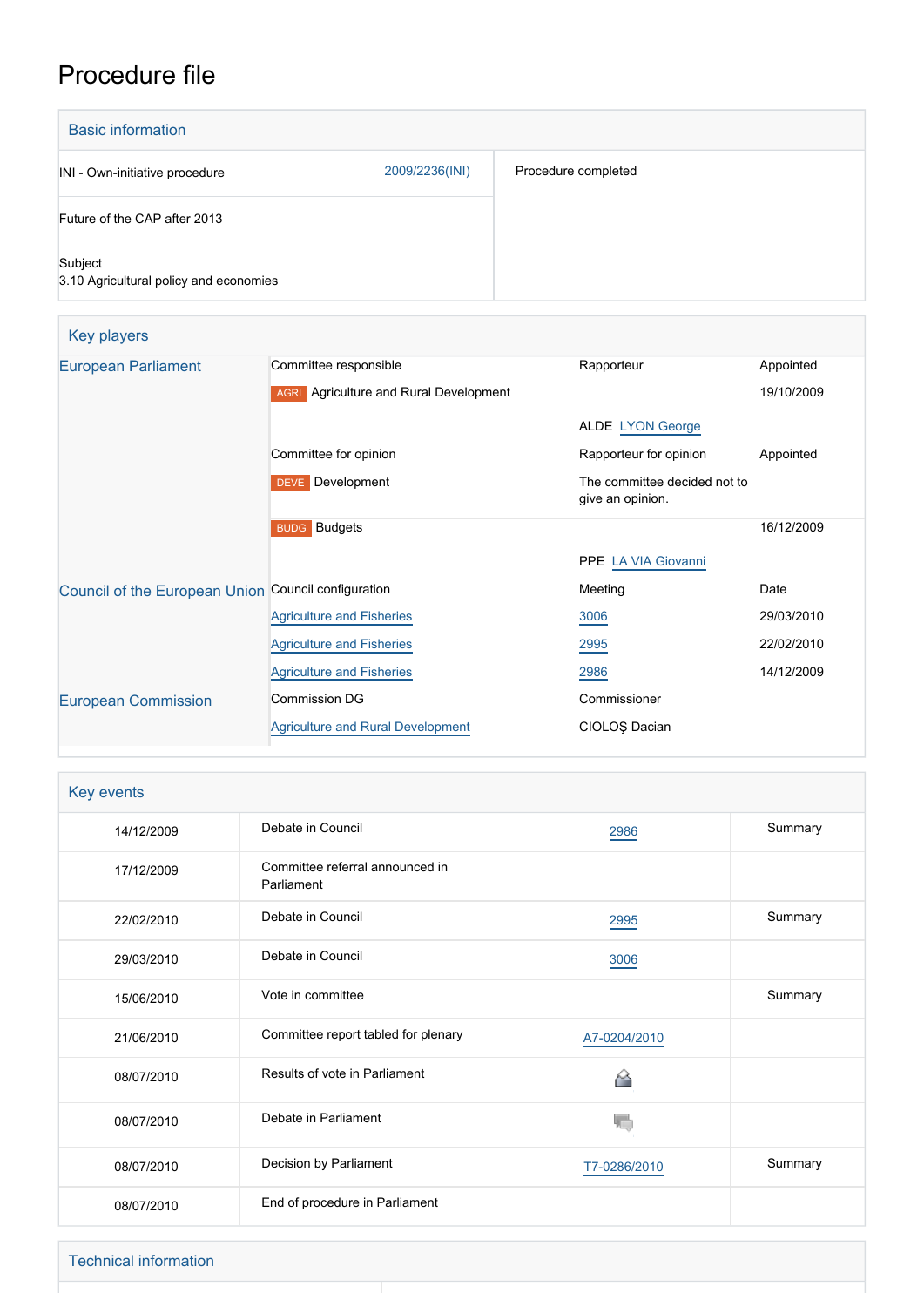| Procedure reference        | 2009/2236(INI)                 |
|----------------------------|--------------------------------|
| Procedure type             | INI - Own-initiative procedure |
| Procedure subtype          | Initiative                     |
| Legal basis                | Rules of Procedure EP 54       |
| Other legal basis          | Rules of Procedure EP 159      |
| Stage reached in procedure | Procedure completed            |
| Committee dossier          | AGRI/7/01458                   |

#### Documentation gateway

| Committee draft report                                 |             | PE439.972    | 24/03/2010 | EP |         |
|--------------------------------------------------------|-------------|--------------|------------|----|---------|
| Committee opinion                                      | <b>BUDG</b> | PE439.964    | 29/04/2010 | EP |         |
| Amendments tabled in committee                         |             | PE441.049    | 29/04/2010 | EP |         |
| Amendments tabled in committee                         |             | PE441.147    | 30/04/2010 | EP |         |
| Amendments tabled in committee                         |             | PE441.152    | 30/04/2010 | EP |         |
| Amendments tabled in committee                         |             | PE442.808    | 19/05/2010 | EP |         |
| Amendments tabled in committee                         |             | PE442.868    | 02/06/2010 | EP |         |
| Amendments tabled in committee                         |             | PE442.931    | 07/06/2010 | EP |         |
| Committee report tabled for plenary, single<br>reading |             | A7-0204/2010 | 21/06/2010 | EP |         |
| Text adopted by Parliament, single reading             |             | T7-0286/2010 | 08/07/2010 | EP | Summary |
| Commission response to text adopted in<br>plenary      |             | SP(2010)6850 | 29/11/2010 | EC |         |

# Future of the CAP after 2013

The Council held a policy debate on the future of the CAP, with a particular focus on rural development policy. The Council debate on the future of rural development policy is the continuation of previous discussions under the Czech and French Presidencies, which focused on the first pillar of the CAP.

Member States were invited to reflect on the future challenges they consider to be most relevant for European agriculture and rural areas and on what changes were needed in the rural development programme in order to tackle these challenges, while respecting the principles of subsidiarity and proportionality.

Several Ministers emphasised that although there is already quite a good existing policy, there is still room for improvement because a central banner is needed, which in their view, could be Green Growth. Some urged structural changes; the replacement of the axes-structure with a new clearer one with more focused targets. Some others pointed out the need to redesign some of the individual measures, and establish balance between targeting and simplification.

In its introductory words, the Commission representative highlighted that strengthening competitiveness, protecting the environment and creating new jobs are the three most important challenges we face when we talk about the future of rural development.

After the discussion, she estimated too early to mention any figures and invited Member States to reflect on several issues that most delegates touched upon, such as the criteria to be defined for the distribution of money intending to replace historical grounds.

The Swedish Presidency concluded that there is a need to keep rural development as part of the common policy, in order to face several important challenges such as sustainable development, climatic change, water management, and biodiversity.

# Future of the CAP after 2013

Ministers held an exchange of views on the future of the CAP and, in particular, on market management measures after 2013, based on a [presidency background paper](http://register.consilium.europa.eu/pdf/en/10/st06/st06063.en10.pdf) and a questionnaire.

Ministers welcomed the presidency paper as a valuable contribution to the discussion on the future of the CAP, stressing the importance of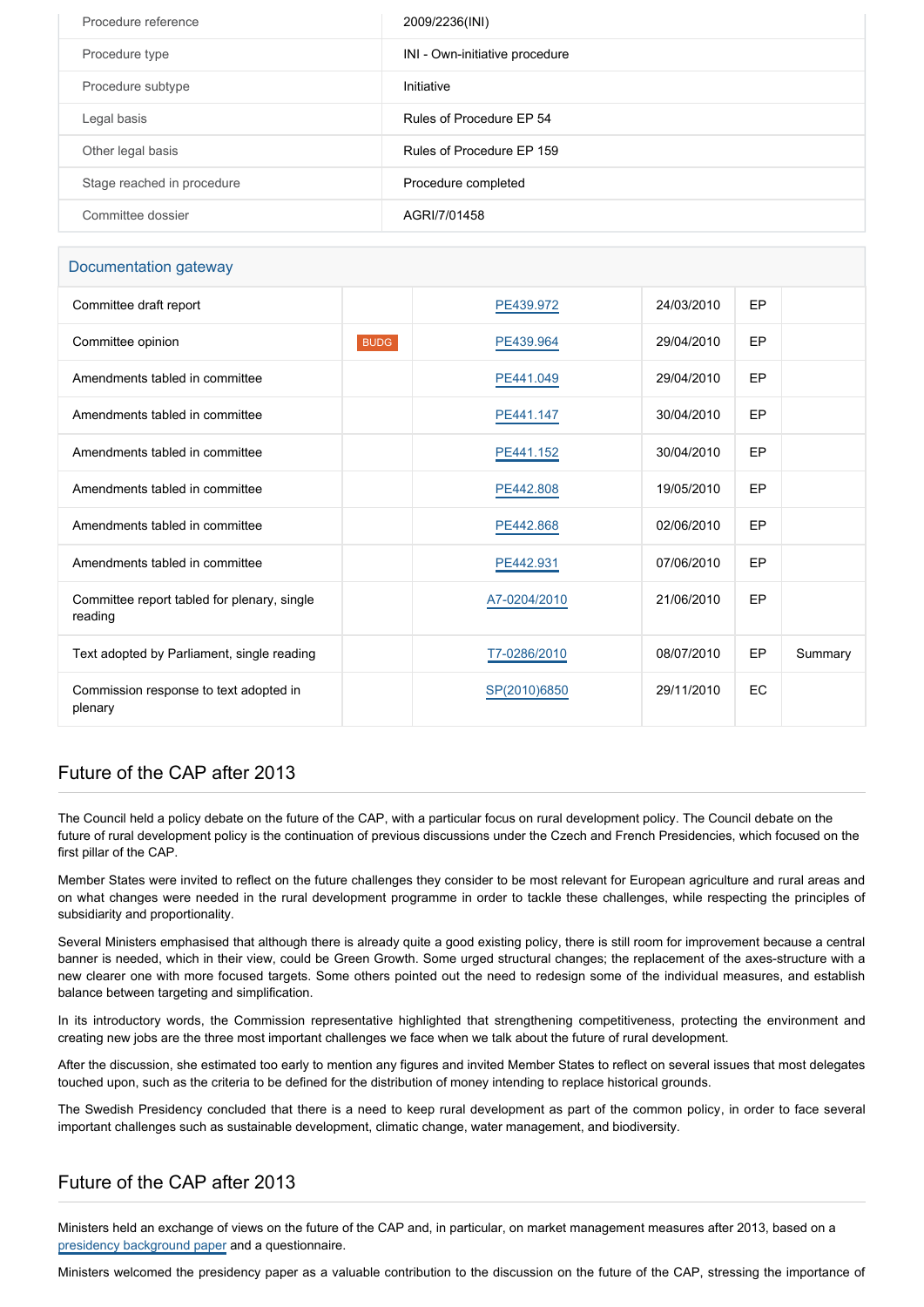striking the right balance between market orientation on the one hand and ensuring the viability of agricultural activity in the EU through appropriate market and crisis management instruments on the other.

Many ministers agreed that market orientation of European agriculture achieved as a result of the CAP reforms undertaken since 1992 was sufficient. Many referred to the contribution which existing measures such as direct payments and market management measures make to dampening price and income risks for farmers. At the same time, they highlighted the necessity of keeping an efficient safety net in future, in particular against the background of growing price volatility and market instability, and the EU commitments in the context of the Doha Development Round of the WTO. Many ministers supported the presidency's suggestion of examining the possibility of complementing existing market management measures provided for in the single CMO and made suggestions, such as the creation of income insurance schemes, the strengthening of producer organisations and interbranch cooperation, futures markets and the setting up of a crisis fund. Many delegations also referred to ongoing discussions on the functioning of the food supply chain and asked to take into account the outcome of that work. A substantial number of ministers agreed that the future CAP should provide for a financial mechanism allowing the EU to respond rapidly to serious crises which offers flexibility in responding rapidly to such cases.

A number of ministers considered that market orientation in European agriculture could be further improved and insisted that further efforts to improve competitiveness would offer the best safety net. Some made it clear that any new market measures should not come on top of existing ones and also expressed doubts with regard to the creation of a financial mechanism to deal with crisis situations, as this would involve additional expenditure.

The presidency expressed its intention to table at the Special Committee for Agriculture (SCA) a follow-up paper summarising the Council's debate.

The Council's debate followed previous discussions on the different aspects of the CAP post-2013 held under the French, Czech and Swedish Presidencies. A final general reflection on the CAP post-2013 is scheduled to take place during the informal meeting of the ministers of Agriculture on 30 May - 1 June, to be held in Merida, Spain.

Thereafter the Commission is expected to submit a communication on the post-2013 CAP in late autumn 2010, followed be legislative proposals in mid-2011.

# Future of the CAP after 2013

The Committee on Agriculture and Rural Development adopted the own-initiative report drafted by George LYON (ALDE, UK) on the Future of the Common Agricultural Policy after 2013.

The committee notes that European agriculture faces new challenges: food security, the rising prices of foodstuffs and volatile market prices, the fight against climate change, water, soil and biodiversity management, consumer demands for high quality products, better animal welfare as well as competitiveness, the rural exodus, ageing of the rural population, pressures on agricultural earnings, achieving equal levels of development and cohesion.

The need for a strong CAP post 2013: given these challenges and in the light of the Europe 2020 Strategy, Members consider that the priorities of the European Common Agricultural Policy post-2013 should be part of a common and credible multi-functional agricultural food policy with the necessary funding both to provide effective and targeted support to farmers and respond to the concerns of the rural community, as well as benefiting society as a whole. The CAP should enable agriculture to play its part in the European economy and ensure it has the tools to compete on world markets.

Members consider that the future European agricultural policy must remain a common policy and that it should not be renationalised. It believes that direct support should remain fully financed by the European budget and reject any further cofinancing which could harm fair competition within the EU Single Market. This policy should ensure the coexistence of i) high-added-value farming with high-quality primary and processed products, giving it a strong position on world markets; ii) farming open to regional markets; iii) farming geared to local markets.

The committee recalls that one of the main reasons why the EU needs a strong CAP is to contribute to the maintenance and development of viable and dynamic rural communities, at the heart of European cultural diversity. It takes the view that this calls for the socio-economic gap between rural and urban communities to be narrowed, in order to avoid the growing land abandonment and rural depopulation which are further isolating rural areas.

The report underlines the urgent need to attract younger generations and women to rural areas through long-term policies and to provide new and alternative economic opportunities for them to ensure a sustainable rural population. New ways of attracting young people should be explored, such as the availability of favourable loans and credit for investments and recognition of their professional skills, in order to ensure they are able to enter the rural economy with relative ease.

CAP priorities for the 21<sup>st</sup> century: Members agree on the need to fix certain central key building blocks: security of supply of food products and fair trade, sustainability, agriculture across Europe, the quality of foodstuffs, conservation of biodiversity and environmental protection, and green growth to achieve a fair and more sustainable CAP. They consider that the current two-pillar structure (production supports and rural development) should be maintained.

A fair CAP: the report insists that EU agriculture must remain competitive against fierce competition and trade-distorting measures on the part of trading partners and/or countries where producers are not subject to standards as high as in the EU as regards, in particular, product quality, food safety, the environment, social legislation and animal welfare. Members believe that improving competitiveness at different levels (local, regional, internal market and world markets) should still be a fundamental objective of the CAP post-2013. They call on the Commission to uphold the interests of European farmers in the context of multilateral and bilateral trade agreements negotiated on behalf of the EU.

Stressing that farmers require long-term investment prospects and adequate incomes in order to carry out their tasks, Member call for the guarantee of a fair and stable return for the farming community to remain a primary goal for the new CAP, whilst providing good value for money and fair treatment for consumers.

The committee calls for flexible and efficient market measures to be set in place to ensure an adequate safety net within the future framework of the CAP in order to avoid extreme market price volatility, provide a greater degree of stability, and provide rapid and efficient responses to economic crises arising in the sector. It takes the view that this should be complemented by a risk management system that helps minimise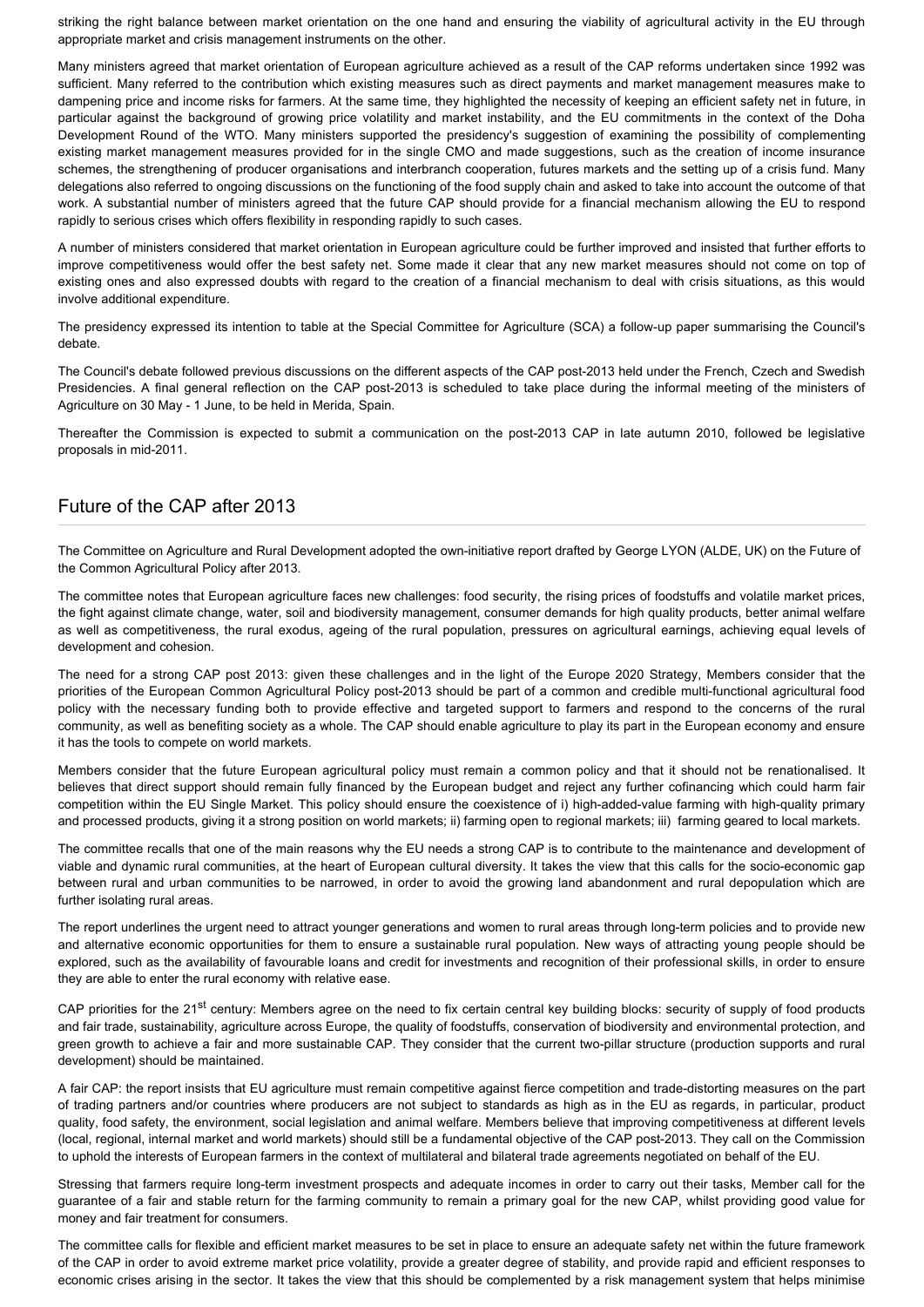the consequences of natural and health disasters. It also calls for a fair distribution of CAP payments and insists that it should be fair to farmers in both new and old Member States.

Members considers that reducing direct payments under the first pillar would have devastating consequences, not only for farmers but, to an equal extent, for the countryside, for agriculture-linked public services, for consumers and for society, given that the latter is a beneficiary as a whole. They add that direct payments are, therefore, essential and must be maintained, above all for the new Member States.

A sustainable CAP: the agriculture has a leading role to play in tackling climate change by reducing GHG emissions, increasing carbon sequestration capacity and developing and using more renewable energy sources and bio-based materials.

Members believe that climate considerations should be integrated across CAP measures where appropriate. They believe that an EU-funded top-up direct payment should be made available to farmers through simple multiannual contracts rewarding them for reducing their carbon emissions per unit of production and/or increasing their sequestration of carbon in the soil through sustainable production methods and through the production of biomass that can be used in the production of long-lasting agro-materials.

Members take the view that investment in agricultural innovation should be further encouraged, inter alia through the CAP and EU research and development framework programmes, in order to address new challenges. They recommend, to this end, the active presence of agronomic advisors in the regions to guide farmers in their attempts to deliver environmental public goods.

A green CAP: Members note that the market has failed, to date, to properly reward farmers for protecting the environment and other public goods. They consider that green growth should be at the heart of a new rural development strategy that focuses on creating new green jobs through:

- the development of local dynamic tools such as local marketing, local processing, and support for projects involving all stakeholders from the local farming sector;
- the development of biomass, bio-waste, bio-gas and small-scale renewable energy production, as well as encouraging the production of second-generation biofuels, agro-materials and green-chemistry products,
- investing in modernisation and innovation, as well as new research and development techniques for adaptation to, and mitigation of, climate change,
- providing training and advice to farmers in applying new techniques and to assist young farmers entering the industry.

Food quality: the report stresses that the development of food quality policy, including in terms of geographical indication (PDO/PGI/TSG), must be a priority aspect of the CAP and be deepened and strengthened so that the EU can maintain its leadership position in this area. It takes the view that, in the case of these high-quality products, the use of original management, protection and promotion instruments should be allowed.

Agriculture across Europe: Members call for the continuation of specific measures to compensate farmers producing in disadvantaged areas such as areas with natural handicaps, including mountainous regions, environmentally sensitive areas and/or regions which are the most affected by climate change, and outermost regions, in order to ensure that agricultural activity takes place so that land continues to be managed and local food is produced across the EU, reducing the threat of land abandonment and ensuring balanced territorial management across the EU and a rational development of agricultural production.

A common and simple policy: Members believe that the new CAP, through a simplified support system, must be easy to administer, transparent, and reduce red tape and administrative burdens on farmers, particularly for smaller producers. They believe that this could be achieved inter alia by moving towards the use of delivery tools that set the goals and empower farmers to choose their own farming systems to meet these objectives, such as outcome agreements, simple contracts and multiannual payments.

The CAP in the multi-annual financial framework: the report underlines the need, given the new Common Agricultural Policy objectives, to provide adequate funding in the new multiannual financial framework (MFF), in order to be able to better support the policy in accordance with the major challenges this crucial sector for EU food security will have to face in the coming years.

# Future of the CAP after 2013

The European Parliament adopted a resolution on the Future of the Common Agricultural Policy after 2013.

Parliament notes that the CAP reforms initiated in 1992 and 1999 and, in particular, the 2003 reform, which was reviewed during the Health Check and introduced the principle of decoupling, as well as the various sectoral reforms, were all intended to allow EU farmers to better respond and react to market signals and conditions. It wishes for this trend to continue in further reforms, while some market measures are still needed in view of the specific features of agricultural production.

An amendment adopted in plenary recalls that agriculture has always been a producer of public goods, or of what in today's context may be called 'first-generation' public goods, the reference here being to food security and food safety, and to the high nutritional value of agricultural produce, which should continue to constitute the primary raison d'être for the CAP, corresponding to its essence and representing the first concern of Europe's citizens. The more recently identified or 'second-generation' public goods, e.g. the environment, land management or animal welfare, while also objectives of the CAP, are complementary to the first-generation goods and should therefore not replace them.

The resolution also recalls that European agriculture faces new challenges: food security, the rising prices of foodstuffs and volatile market prices, the fight against climate change, water, soil and biodiversity management, consumer demands for high quality products, better animal welfare as well as competitiveness, the rural exodus, ageing of the rural population, pressures on agricultural earnings, achieving equal levels of development and cohesion.

The need for a strong CAP post 2013: given these challenges and in the light of the [Europe 2020 Strategy](http://eur-lex.europa.eu/LexUriServ/LexUriServ.do?uri=COM:2010:2020:FIN:EN:PDF), Parliament considers that the priorities of the European Common Agricultural Policy post-2013 should be part of a common and credible multi-functional agricultural food policy with the necessary funding both to provide effective and targeted support to farmers and respond to the concerns of the rural community, as well as benefiting society as a whole. The CAP should enable agriculture to play its part in the European economy and ensure it has the tools to compete on world markets.

Members consider that the future European agricultural policy must remain a common policy and that it should not be renationalised. It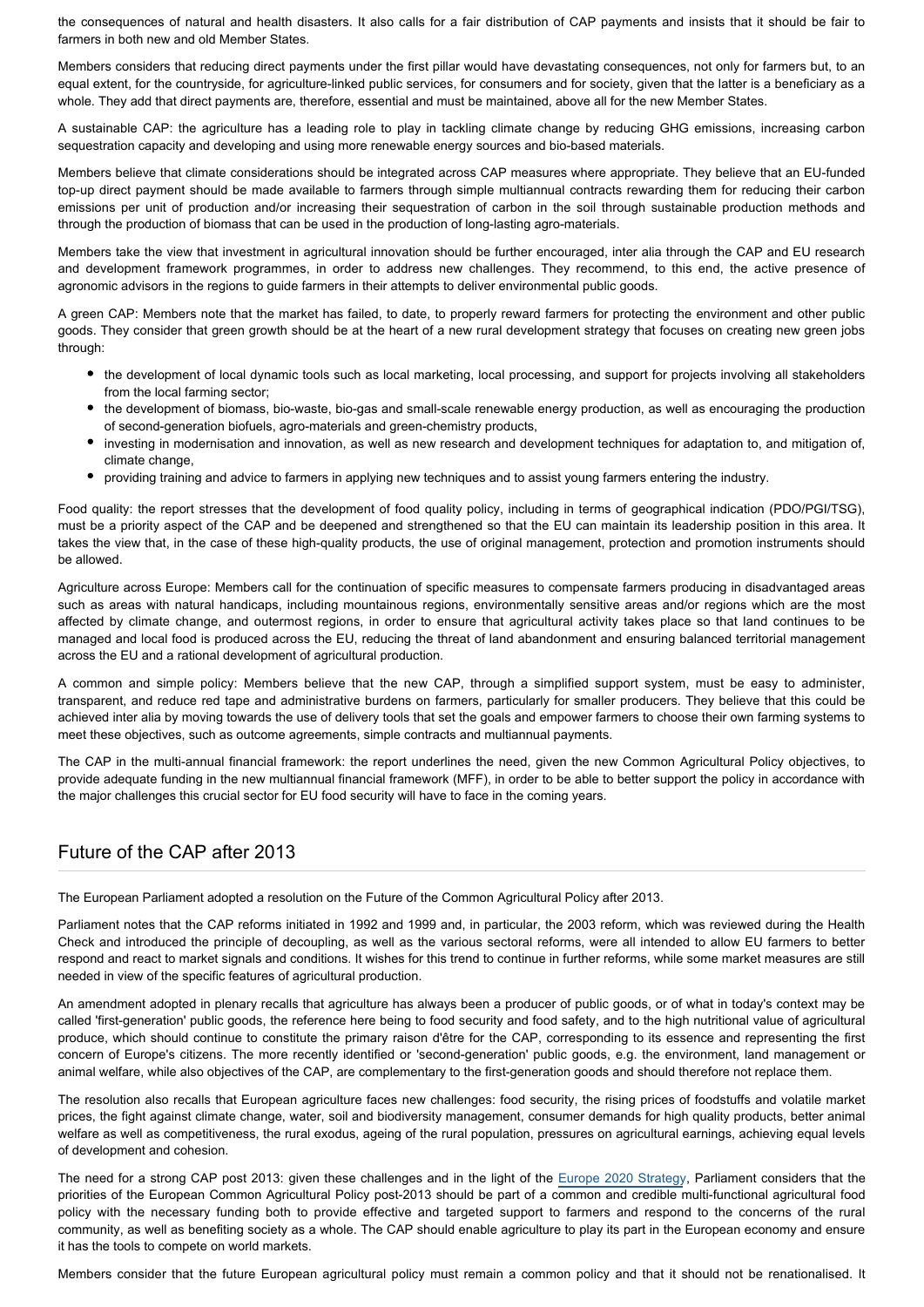believes that direct support should remain fully financed by the European budget and reject any further cofinancing which could harm fair competition within the EU Single Market. This policy should ensure the coexistence of i) high-added-value farming with high-quality primary and processed products, giving it a strong position on world markets; ii) farming open to regional markets; iii) farming geared to local markets.

Parliament recalls that one of the main reasons why the EU needs a strong CAP is to contribute to the maintenance and development of viable and dynamic rural communities, at the heart of European cultural diversity. It takes the view that this calls for the socio-economic gap between rural and urban communities to be narrowed, in order to avoid the growing land abandonment and rural depopulation which are further isolating rural areas.

The resolution underlines the urgent need to attract younger generations and women to rural areas through long-term policies and to provide new and alternative economic opportunities for them to ensure a sustainable rural population. New ways of attracting young people should be explored, such as the availability of favourable loans and credit for investments and recognition of their professional skills, in order to ensure they are able to enter the rural economy with relative ease.

Noting that the cross-compliance system remains one of the appropriate means of optimising the provision of eco-system services by farmers and meeting new environmental challenges by securing the provision of basic public goods, Parliament notes, however, that the introduction of cross-compliance has raised a whole range of problems relating to administrative issues and acceptance by farmers, who had the impression that they were losing a degree of freedom in their work. They call therefore for the administrative burden on farmers to be reduced through a simplified implementation system for cross-compliance requirements.

CAP priorities for the 21<sup>st</sup> century: Parliament agrees on the need to fix certain central key building blocks: security of supply of food products and fair trade, sustainability, agriculture across Europe, the quality of foodstuffs, conservation of biodiversity and environmental protection, and green growth to achieve a fair and more sustainable CAP. They consider that the current two-pillar structure (production supports and rural development) should be maintained.

A fair CAP: the resolution insists that EU agriculture must remain competitive against fierce competition and trade-distorting measures on the part of trading partners and/or countries where producers are not subject to standards as high as in the EU as regards, in particular, product quality, food safety, the environment, social legislation and animal welfare. Members believe that improving competitiveness at different levels (local, regional, internal market and world markets) should still be a fundamental objective of the CAP post-2013. They call on the Commission to uphold the interests of European farmers in the context of multilateral and bilateral trade agreements negotiated on behalf of the EU.

Stressing that farmers require long-term investment prospects and adequate incomes in order to carry out their tasks, Member call for the guarantee of a fair and stable return for the farming community to remain a primary goal for the new CAP, whilst providing good value for money and fair treatment for consumers.

Parliament calls for flexible and efficient market measures to be set in place to ensure an adequate safety net within the future framework of the CAP in order to avoid extreme market price volatility, provide a greater degree of stability, and provide rapid and efficient responses to economic crises arising in the sector. It takes the view that this should be complemented by a risk management system that helps minimise the consequences of natural and health disasters. It also calls for a fair distribution of CAP payments and insists that it should be fair to farmers in both new and old Member States.

Members consider that reducing direct payments under the first pillar would have devastating consequences, not only for farmers but, to an equal extent, for the countryside, for agriculture-linked public services, for consumers and for society, given that the latter is a beneficiary as a whole. They add that direct payments are, therefore, essential and must be maintained.

A sustainable CAP: the agriculture sector has a leading role to play in tackling climate change by reducing GHG emissions, increasing carbon sequestration capacity and developing and using more renewable energy sources and bio-based materials.

Parliament believes that climate considerations should be integrated across CAP measures where appropriate. It believes that an EU-funded top-up direct payment should be made available to farmers through simple multiannual contracts rewarding them for reducing their carbon emissions per unit of production and/or increasing their sequestration of carbon in the soil through sustainable production methods and through the production of biomass that can be used in the production of long-lasting agro-materials.

Parliament takes the view that investment in agricultural innovation should be further encouraged, inter alia through the CAP and EU research and development framework programmes, in order to address new challenges. It recommends, to this end, the active presence of agronomic advisors in the regions to guide farmers in their attempts to deliver environmental public goods.

A green CAP: Parliament notes that the market has failed, to date, to properly reward farmers for protecting the environment and other public goods. It considers that green growth should be at the heart of a new rural development strategy that focuses on creating new green jobs through:

- the development of local dynamic tools such as local marketing, local processing, and support for projects involving all stakeholders from the local farming sector;
- the development of biomass, bio-waste, bio-gas and small-scale renewable energy production, as well as encouraging the production of second-generation biofuels, agro-materials and green-chemistry products,
- investing in modernisation and innovation, as well as new research and development techniques for adaptation to, and mitigation of, climate change;
- $\bullet$ providing training and advice to farmers in applying new techniques and to assist young farmers entering the industry.

Food quality: the resolution stresses that the development of food quality policy, including in terms of geographical indication (PDO/PGI/TSG), must be a priority aspect of the CAP and be deepened and strengthened so that the EU can maintain its leadership position in this area. It takes the view that, in the case of these high-quality products, the use of original management, protection and promotion instruments should be allowed.

Agriculture across Europe: Parliament calls for the continuation of specific measures to compensate farmers producing in disadvantaged areas such as areas with natural handicaps, including mountainous regions, environmentally sensitive areas and/or regions which are the most affected by climate change, and outermost regions, in order to ensure that agricultural activity takes place so that land continues to be managed and local food is produced across the EU, reducing the threat of land abandonment and ensuring balanced territorial management across the EU and a rational development of agricultural production.